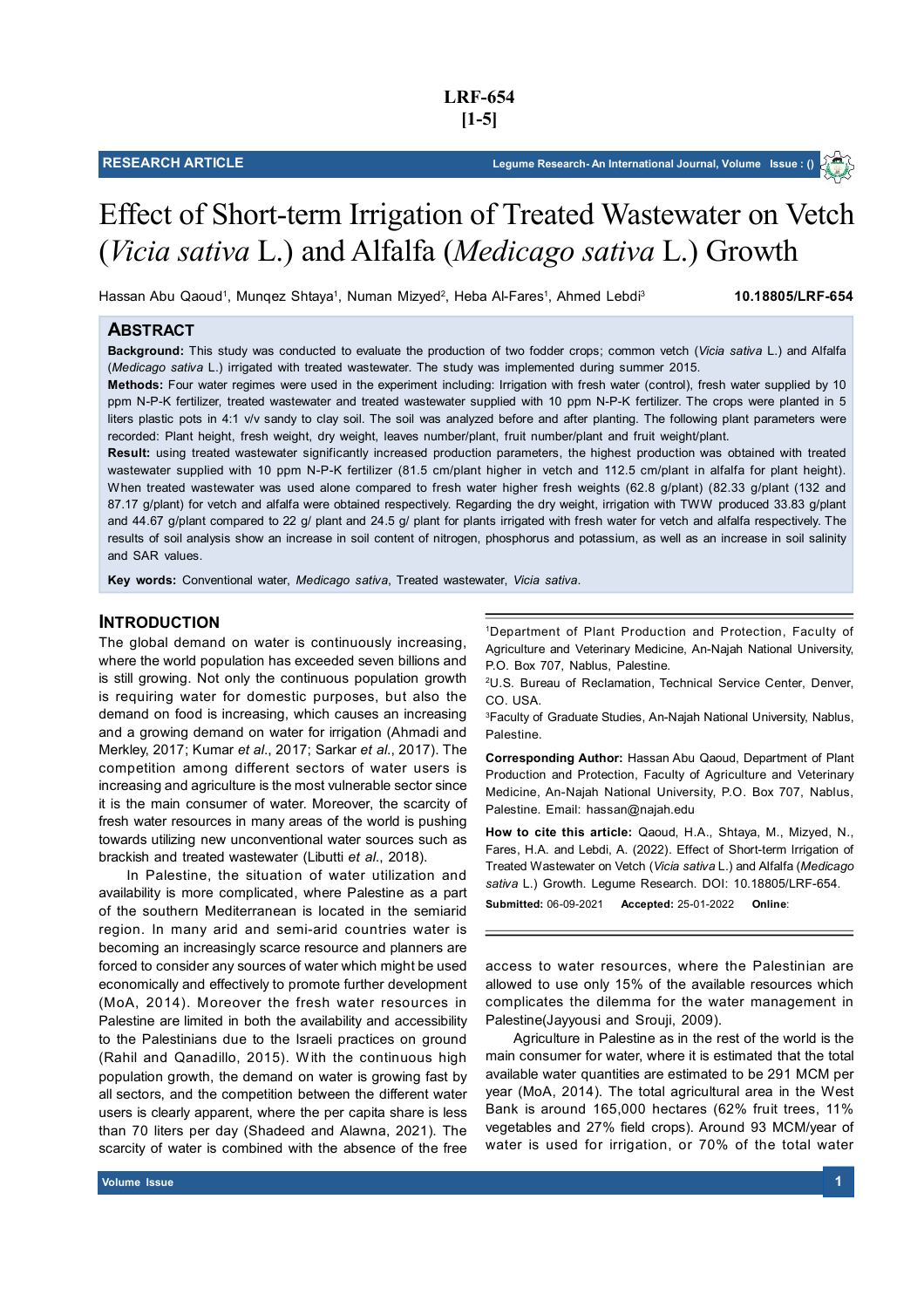Effect of Short-term Irrigation of Treated Wastewater on Vetch (*Vicia sativa* L.) and Alfalfa (*Medicago sativa* L.) Growth

resources. Irrigated agriculture represents 37% of total agricultural production compared to only 24% from rain fed agriculture (McNeilla *et al*., 2009). This means that there is a good opportunity to expand the irrigated area if more irrigation water becomes available for agriculture.

Under the current political climate, it is not expected for the Palestinians to have new fresh water quantities for irrigation and the only foreseen scenario is to utilize marginal water resources, as brackish ware and treated wastewater (Gatta *et al*., 2018; Salem *et al*., 2019; Shadeed and Alawna, 2021). The treated wastewater is a highly important potential source for irrigation (Reznik *et al*., 2019). If these quantities were treated to an accepted level and utilized in agriculture, the irrigated area could be expanded significantly. Taking into account that the area planted with fodders is very small in Palestine forming only 4% of the cultivated area, where most of the required fodders for animal agricultural sector are imported (MoA, 2014), which create a growing difficulties for the farmers and increase the production costs for them (Salem *et al.*, 2019; Shadeed and Alawna, 2021).

This study is examining the differences of production in two fodder crops irrigated with fresh water and treated wastewater as a part of the efforts trying to figure out the possibility of utilizing this new source in agriculture. It is aiming to assess the possibility to produce high quality fodders of common vetch and alfalfa using treated wastewater

## **MATERIALS AND METHODS**

## **Experiment site and design**

The experiment was implemented during the period from July-November 2015, close to the treatment plant at Attell town north of Tulkarm city, Palestine. All the laboratory work was conducted at the Faculty of Agriculture and Veterinary Medicine, An-Najah National University, Palestine. The plant is composed of a settling tank followed by anaerobic upflow gravel filter and then a trickling filter and aerobic filter and finally the clarifier and the storing tank. The chemical analysis of the used fresh and treated waste water (TWW) is shown in Table 1.

Local varieties of vetch and alfalfa commonly used by local farmers were used. Seeds were planted directly in plastic pots filled with 5 kg soil (4:1 v/v sandy to clay soil). The experiment was carried out in a completely randomized design with four treatments each replicated six times. Each of the plant species was subjected to the following treatments:

- T1: Control, (irrigation with fresh water).
- T2: Control+10 ppm N-P-K fertilizer (irrigation with fresh water, partial mineral fertilization).
- T3: TWW (irrigation with reused wastewater, no mineral fertilization).
- T4: TWW+10 ppm N-P-K fertilizer (irrigation with TWW and partial mineral fertilization).

Irrigation with treated and fresh water started with the planting. The irrigation schedule was selected to be a four days irrigation interval schedule used by the local farmers. Drip irrigation system was applied in the field. The crops water requirements were calculated based on the calculation of the reference evapotranspiration (ET $_{\rm o}$ ) from the climatic data using the modified Penman–Montieth formula (Allen *et al.*, 1998). Then the reference evapotranspiration was used to calculate the crop water requirements during the different growth stages using CROPWAT software version 7.0 (Smith, 1992; Dang, 2018).

The following growth variables were monitored during the growing:

#### **Plant height (cm)**

The height of 10 plants per replicate was taken from the soil surface to the upper side of the stem using a graduated ruler and then the average of the 10 plants was used for statistical analysis.

#### **Plant fresh weight (g)**

The weight of 10 plants per replicate was measured using an electrical balance and then the average of the 10 plants was used for statistical analysis.

#### **Plant dry weight (g)**

The plants used to measure the fresh weight were oven dried in an electric oven for 72 h at 70°C (Shtaya *et al.*, 2021). The average weight of the 10 plants was used for statistical analysis.

### **Leaves number/plant**

The number of leaves of 10 plants per replicate was counted and then the average of the 10 plants was used for statistical analysis.

#### **Seed number/plant**

The number of seeds of 10 plants per replicate was counted and then the average of the 10 plants was used for statistical analysis.

**Table 1:** The results of water samples analysis.

| Parameter       | Fresh water | <b>TWW</b> |  |
|-----------------|-------------|------------|--|
| pH              | 7.21        | 7.45       |  |
| $EC$ (ds/m)     | 0.56        | 1.65       |  |
| BOD5 (mg/l)     | <b>ND</b>   | 156        |  |
| COD (mg/l)      | ND          | 237        |  |
| TDS (mg/l)      | 560         | 1200       |  |
| Cl (mg/l)       | 115         | 278        |  |
| $N$ (mg/l)      | 8           | 85         |  |
| $P$ (mg/l)      | 0.09        | 0.6        |  |
| $K$ (mg/l)      | 7           | 41         |  |
| $Ca$ (mg/l)     | 14          | 54.4       |  |
| $Mg$ (mg/l)     | 43          | 100        |  |
| Na $(mg/l)$     | 57          | 117        |  |
| <b>SAR</b>      | 1.69        | 2.17       |  |
| TFC (CFU/100ml) | ND          | 20         |  |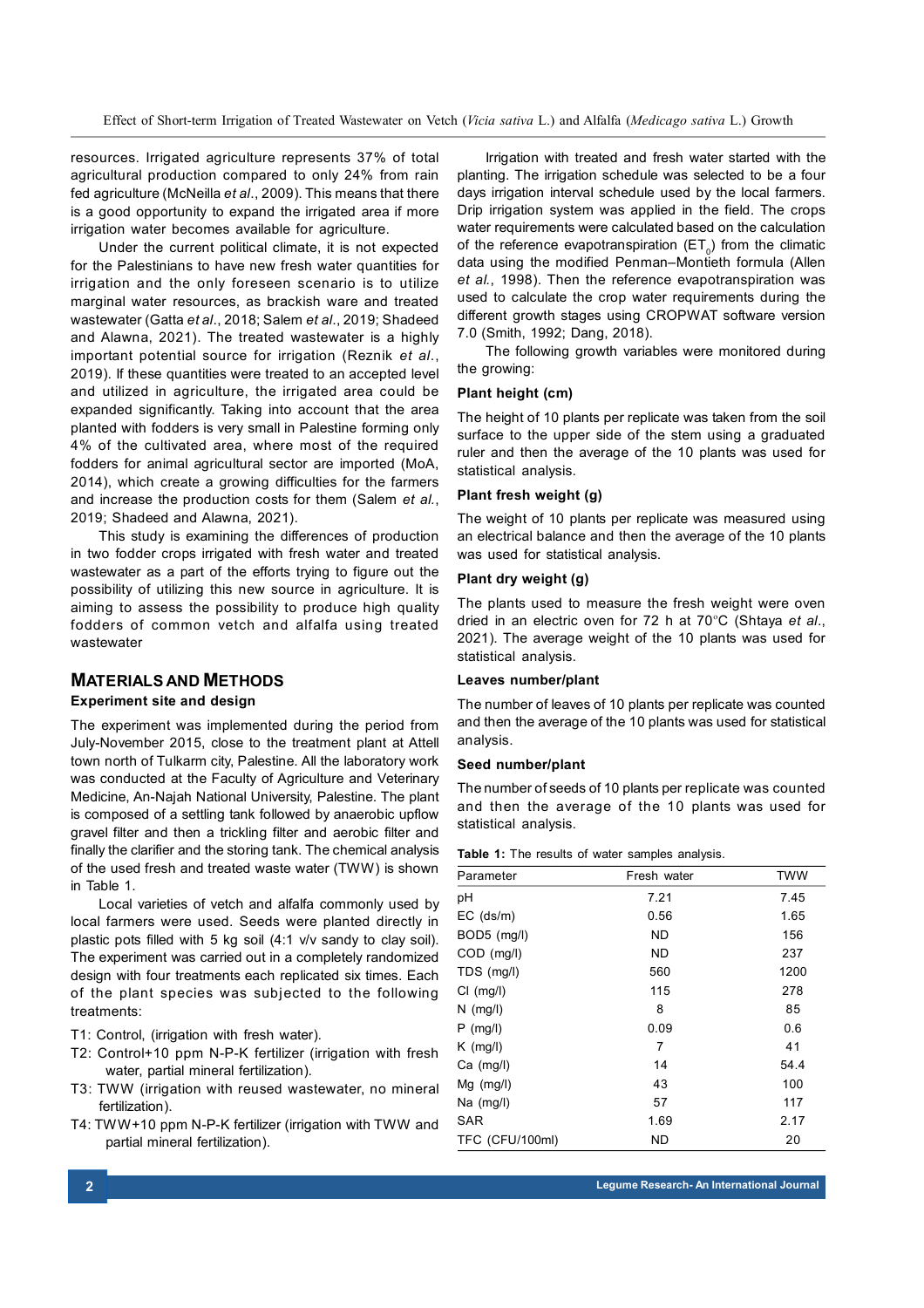**• Seed weight/plant (g):** The seeds weight of 10 plants per replicate was measured using an electrical balance and then the average of the 10 plants was used for statistical analysis.

#### **Statistical analysis**

Analysis of variance (ANOVA) was conducted using the PROC GLM procedure of SAS/STAT software, version 9.0 for Windows (SAS institute 2002). Multiple comparisons among means were performed using Tukey-test at 0.05 probability value.

## **RESULTS AND DISCUSSION**

#### **The effect of treatments on plant height**

The results of plant height showed that treated wastewater significantly increased the height of vetch and alfalfa plants compared to control (68.5 cm in vetch and 99.33 cm in alfalfa) (Table 2). In both crops, 10 ppm supplemental fertilization with TWW resulted in a significant difference in plant height when compared to control and TWW without supplementary fertilization (75.5 cm in vetch, 106.17 cm in alfalfa). These results agree with the results reported in foxtail millet (Aghtape *et al*., 2011), barley (Samarah *et al*., 2020), wheat (Le *et al*., 2020) and lucerne (Gholamali *et al*., 2011). TWW contain nutrient elements that satisfy the plants needs and enhance the growth parameters. In addition to this the

plants irrigated with treated wastewater without any fertilizers (TWW) significantly have higher plant height than those plants irrigated with fresh water supplied with fertilizers in both crops, this means that production could be boosted without the use of extra mineral fertilizers. This is due to the nutritional content of the treated wastewater (Table 1), which may meet the needs of the plants at various phases of development, as demonstrated by (Gholamali *et al*., 2011; Babayan *et al*., 2012).

The results of leaves number show that there are significant differences (Table 2). Both crops showed higher leaf numbers under TWW (41.33 and 72.67 leaves per plant respectively) than control (26 and 33 leaves per plant respectively. Adding 10 ppm supplementary fertilizer to the TWW also showed a significantly higher leaf number per plant (48.67 and 79 leaves per plant respectively) than control and TWW without any supplementary chemical fertilization. Balkhair *et al.* (2013) attributed this to an increase in soil nutrients due to wastewater irrigation, which enhanced the physical and nutrient contents of the soil, resulting in a considerable rise in total chlorophyll and carotene, as well as good crop development, biomass and yield.

## **Fresh and dry weight**

The results of fresh and dry weight showed that irrigation with TWW has a positive effect on the fresh and dry weight of vetch and alfalfa (Table 3). It was found that there are

**Table 2:** The effect of TWW on plant height of vetch and alfalfa.

| Treatment                     | Plant height (cm)  |                    | Leaf number |         |
|-------------------------------|--------------------|--------------------|-------------|---------|
|                               | Vetch              | Alfalfa            | Vetch       | Alfalfa |
| Control (fresh water only)    | 42.83 <sup>d</sup> | 59.33 <sup>d</sup> | 26.00d      | 33.00d  |
| Fresh water+10 ppm fertilizer | 51.17c             | 66.17°             | 30.17c      | 54.17c  |
| TWW                           | 68.50 <sup>b</sup> | 99.33 <sup>b</sup> | 41.33b      | 72.67b  |
| $TWW+10$ ppm fertilizer       | 75.50a             | 106.17a            | 48.67a      | 79.00a  |

Number in each column followed by the same letter(s) are not significantly differ at 0.05 level according to Tukey test (p<0.05).

**Table 3:** The effect of TWW on plant fresh and dry weight of vetch and alfalfa.

| Treatment                     |                    | Vetch              |                    | Alfalfa            |  |
|-------------------------------|--------------------|--------------------|--------------------|--------------------|--|
|                               | Plant $FW(g)$      | Plant DW $(q)$     | Plant FW (g)       | Plant DW $(g)$     |  |
| Control (fresh water only)    | 53.83 <sup>d</sup> | 22.03 <sup>d</sup> | 62.83 <sup>d</sup> | 24.50 <sup>d</sup> |  |
| Fresh water+10 ppm fertilizer | $60.83^\circ$      | 24.83c             | 72.00°             | $30.50^\circ$      |  |
| <b>TWW</b>                    | 71.50 <sup>b</sup> | 33.83 <sup>b</sup> | 87.17 <sup>b</sup> | 44.67 <sup>b</sup> |  |
| $TWW+10$ ppm fertilizer       | 77.17ª             | 40.50 <sup>a</sup> | $105.00^{\circ}$   | $50.00^{\circ}$    |  |

Number in each column followed by the same letter(s) are not significantly differ at 0.05 level according to Tukey test (p<0.05).

**Table 4:** The effect of TWW on seed number and seed weight (g) per plant of vetch and alfalfa.

| Treatment                     | Seed number per plant |                   | Seed weight per plant (g) |                   |
|-------------------------------|-----------------------|-------------------|---------------------------|-------------------|
|                               | Vetch                 | Alfalfa           | Vetch                     | Alfalfa           |
| Control (fresh water only)    | 86.50 <sup>d</sup>    | 645 <sup>d</sup>  | 8.27 <sup>d</sup>         | 2.15 <sup>d</sup> |
| Fresh water+10 ppm fertilizer | 98.33c                | 890 <sup>c</sup>  | $10.52^\circ$             | 2.60 <sup>c</sup> |
| <b>TWW</b>                    | 117.00 <sup>b</sup>   | 1570 <sup>b</sup> | 14.02 <sup>b</sup>        | 3.78 <sup>b</sup> |
| $TWW+10$ ppm fertilizer       | 122.83a               | $1710^a$          | $16.43^{\circ}$           | 4.43a             |

Number in each column followed by the same letter(s) are not significantly differ at 0.05 level according to Tukey test (p<0.05).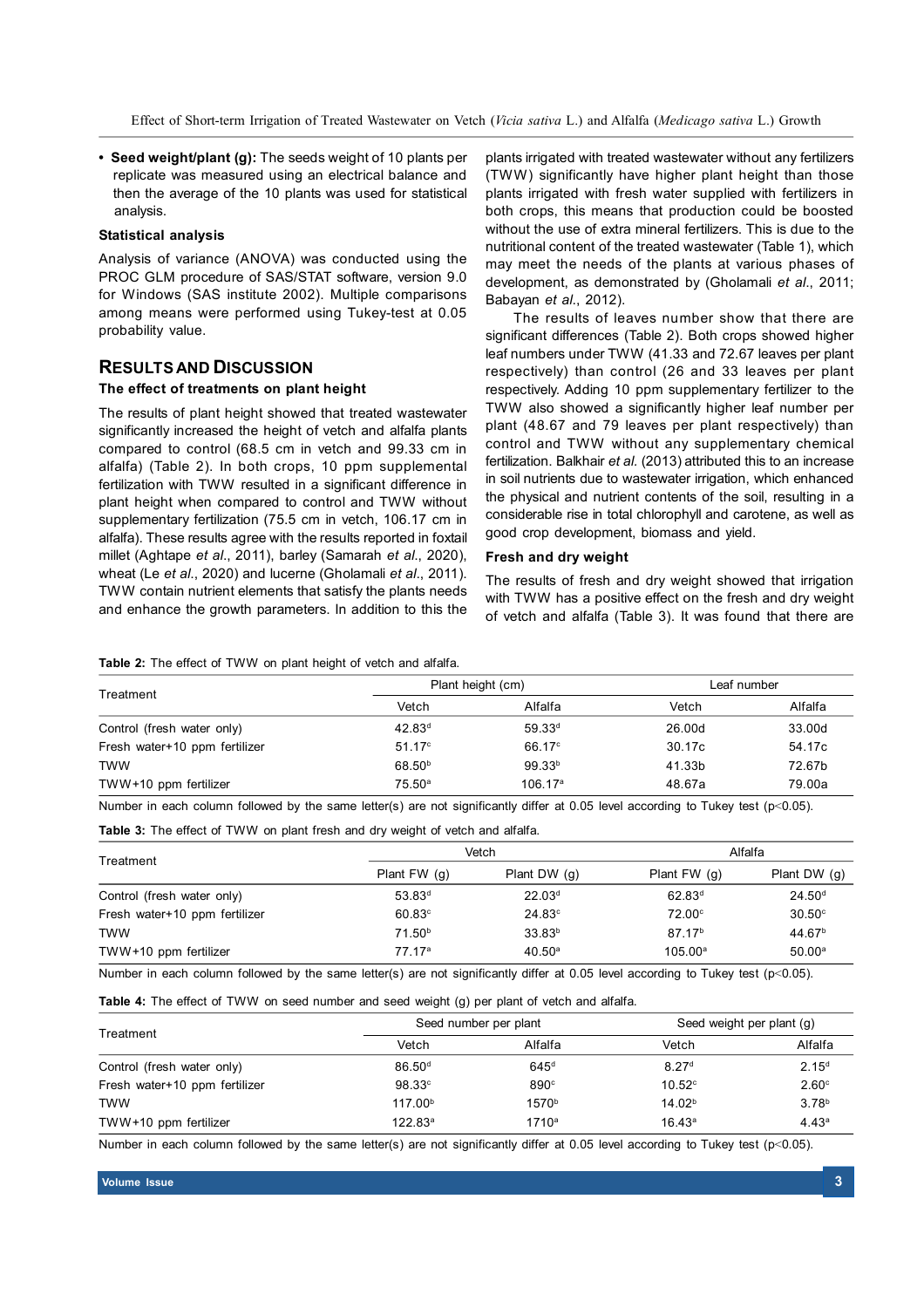Effect of Short-term Irrigation of Treated Wastewater on Vetch (*Vicia sativa* L.) and Alfalfa (*Medicago sativa* L.) Growth

significant differences in the fresh and dry weight production among the different treatments. TWW showed higher fresh (71.5 and 87.17 g per plant of vetch and alfalfa respectively) and dry weight (33.83 and 44.67 g per plant respectively) of both crops compared to plants irrigated with fresh water and fresh water with fertilizer, however, plants irrigated with TWW and 10 ppm chemical fertilizer significantly exhibited the highest fresh (77.17 and 105 g per plant of vetch and alfalfa respectively) and dry weight (40.5 and 50 g per plant respectively) of both crops. These results are in agreement with the results reported in foxtail millet (Aghtape *et al*., 2011), barley (Samarah *et al*., 2020), wheat (Le *et al*., 2020) and lucerne (Gholamali *et al*., 2011).

## **Seed number and weight**

The results of seed number and seed weight per plant showed that irrigation with TWW has a positive effect on both variables in vetch and alfalfa (Table 4). TWW showed higher seed number per plant (117 and 1570 seeds per plant of vetch and alfalfa respectively) and seed weight per plant (16.02 and 3.78 seeds per plant respectively). This increase in seed number per plant and seed weight per plant was higher than adding supplementary fertilization to the control treatment. Adding 10 ppm of supplementary chemical fertilizer showed significantly higher seed number per plant (122.83 and 1710 seeds per plant of vetch and alfalfa respectively) and seed weight per plant (16.43 and 4.43 g per plant respectively). These results are in agreement with the results reported in foxtail millet (Aghtape *et al*., 2011), barley (Samarah *et al*., 2020) and wheat (Le *et al*., 2020).

## **CONCLUSION**

The reuse of treated wastewater is highly possible in the Palestinian area, where there is high acceptance for the reuse of treated wastewater in irrigation due to water shortages. Irrigation with treated wastewater has the potential to boost productivity by at least 40%. Alfalfa has greater production parameters and is a perennial crop, whereas vetch is an annual crop, so alfalfa is a better choice for the farmer. More research into the socioeconomic aspects of recycling treated wastewater is needed, as well as more research into the impact of treated wastewater on the soil.

## **Conflict of interest:** None.

## **REFERENCES**

- Aghtape, A.A., Ghanbari, A., Sirousmehr, A., Siahsar, B., Asgharipour, M. and Tavssoli, A. (2011). Effect of irrigation with waste water and foliar fertilizer application on some forage characteristics of foxtail millet (*Setaria italica*). International Journal of Plant Physiology and Biochemistry. 3: 34-42.
- Ahmadi, L. and Merkley, G.P. (2017). Wastewater reuse potential for irrigated agriculture. Irrigation Science. 35: 275-285.
- Allen, R.G., Pereira, L., Raes, D. and Smith, M. (1998). Crop Evapotranspiration Guidelines for Computing Crop Water Requirements. In: FAO Irrigation and Drainage Paper 56. UN-FAO, Rome, Italy.
- Babayan, M., Javaheri, M., Tavassoli, A. and Esmaeilian, Y. (2012). Effects of using wastewater in agricultural production. African Journal of Microbiology Research. 6: 1-6.
- Balkhair, K.S., El-Nakhlawi, F.S., Ismail, S.M. and Al-Solimani, S.G. (2013). Treated Wastewater Use and its Effect on Water Conservation, Vegetative Yield, Yield Components and Water Use Efficiency of Some Vegetable Crops Grown under Two Different Irrigation Systems in Western Region, Saudi. Arabia. Proceedings of: 1<sup>st</sup> Annual International Interdisciplinary Conference, AIIC, 24-26 April, Azores, Portugal.
- Dang, T.A. (2018). Establishment of irrigation schedule for rice cropping seasons in the Long Xuyen Quadrangle, Vietnam using Cropwat model. Indian Journal of Agricultural Research. 52(4): 448-451
- Gatta, G., Gagliardi, A., Disciglio, G., Lonigro, A., Francavilla, M., Tarantino, E. and Giuliani, M.M. (2018). Irrigation with treated municipal wastewater on artichoke crop: Assessment of soil and yield heavy metal content and human risk. Water. 10: 255.
- Gholamali, A., Dadresan, M., Khazaei, F. and Sadeghi, H. (2011). Effect of irrigation with urban sewage and aqueduct water on heavy metals accumulation and nutritional value of Lucerne (*Medicago sativa* L.). ARPN Journal of Agricultural and Biological Science. 6: 54-61.
- Jayyousi, A and Srouji, F. (2009). Future Water Needs in Palestine. Jerusalem: Palestine Economic Policy Research Institute.
- Kumar, V., Chopra, A.K., Srivastava, S., Singh, J. and Thakur, R.K. (2017). Irrigating okra with secondary treated municipal wastewater: Observations regarding plant growth and soil characteristics. International Journal of Pytoremediation. 19: 490-499.
- Le, T.H.X., Mosley, L., Nguyen, D.T. and Marschner, P. (2020). Effect of short-term irrigation of wastewater on wheat growth and nitrogen and phosphorus in soil. Journal of Soil Science and Plant Nutrition. 20: 1589-1595.
- Libutti, A., Gatta, G., Gagliardi, A., Vergine, P., Pollice, A., Beneduce, L., Disciglio, G. and Tarantino, E. (2018). Agro-industrial waste water reuse for irrigation of a vegetable crop succession under Mediterranean conditions. Agriculture Water Management. 196: 1-14.
- Mc Neilla, L.S., Almasribm M.N. and Mizyed, N. (2009). A sustainable approach for reusing treated wastewater in agricultural irrigation in the West Bank- Palestine. Desalination. 248: 315-321.
- MoA (Ministry of Agriculture) (2014). General Directorate of Extension Services,
- Rahil, M.H. and Qanadillo, A. (2015). Effects of different irrigation regimes on yield and water use efficiency of cucumber crop. Agricultural Water Management. 148: 10-15.
- Reznik, A., Dinar, A. and Hernández Sancho, F. (2019). Treated wastewater reuse: An efficient and sustainable solution for water resource scarcity. Environmental and Resource Economics. 74: 1647-1685.